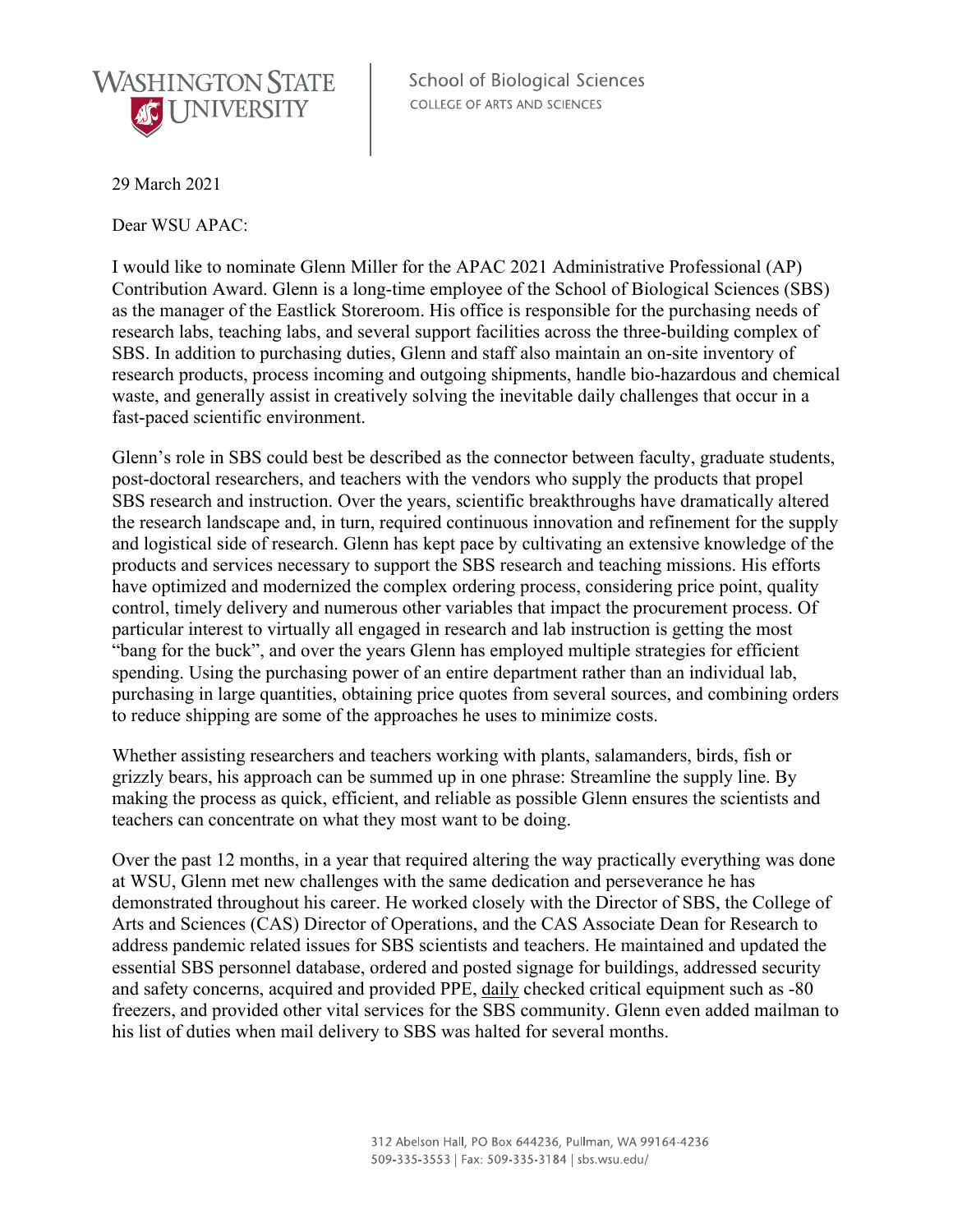In addition to his outstanding performance in his position, Glenn is a positive "can-do" person. He thinks about how a problem can be solved, and if possible he develops multiple solutions as backup plans. This positive outlook is also reflected in the way that he interacts with others: He is kind and generous with his time and is always looking for the best in situations and in people. I think it is fair to say that people in SBS enjoy working with him and I know that they greatly appreciate his excellence, dedication, and humanity.

Since Glenn began his WSU career in 1990, research and teaching have changed dramatically. Glenn has readily embraced those changes and enjoys contributing his abilities and enthusiasm to ensure the success of the research and teaching missions of SBS and WSU, and he does so with a smile and a positive attitude that are appreciated by all who work with him. I highly recommend Glenn Miller for the APAC 2021 AP Contribution Award; his outstanding work is a major contribution to the continuing success of SBS and WSU.

Sincerely,

Patrick A. Carter

Patrick A. Carter Professor and Director School of Biological Sciences Washington State University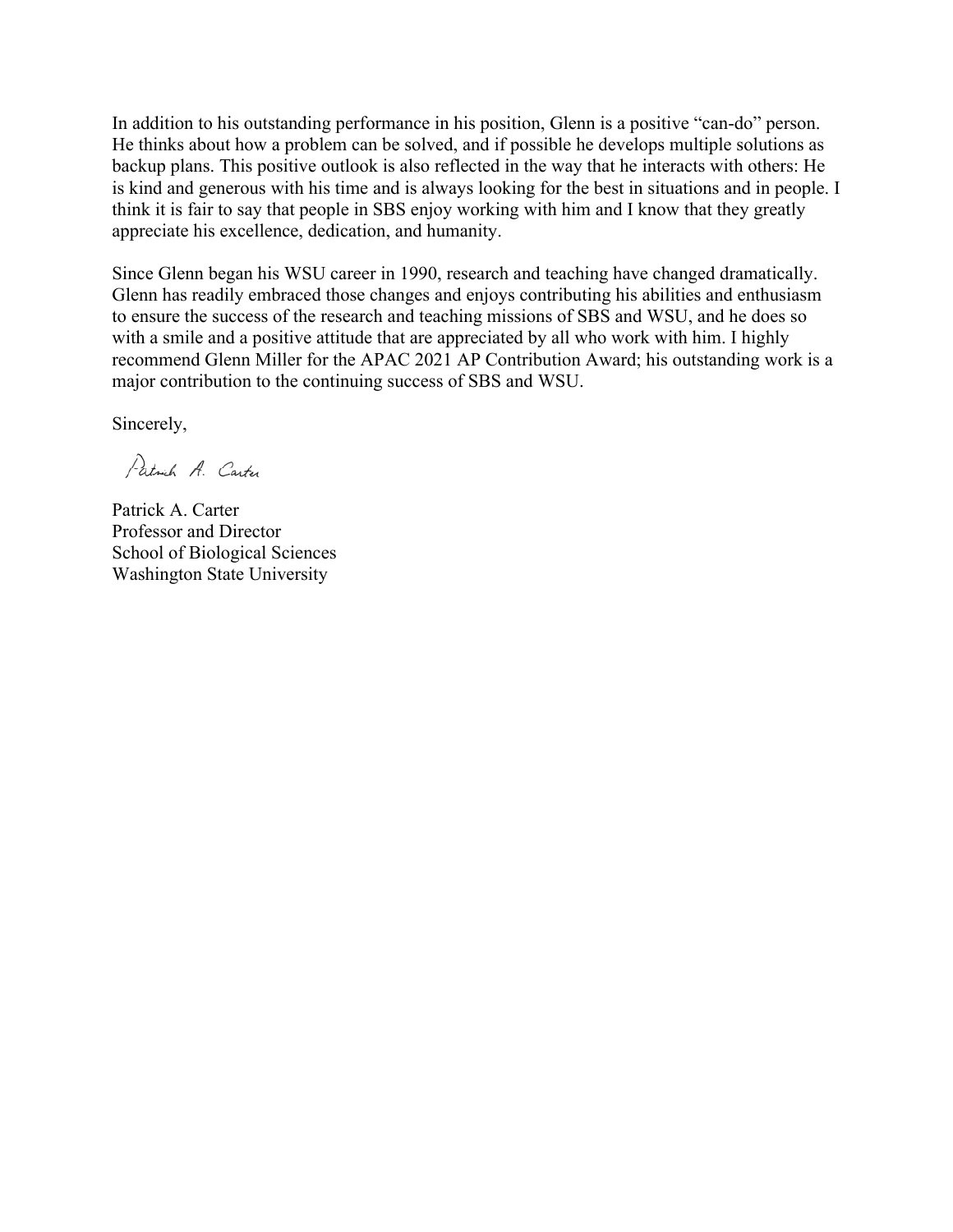## **School Of Biological Sciences**



29 March 2021

Dear Sir or Madam,

It is a pleasure to write in support of Mr. Glenn E. Miller for the WSU 2021 Administrative Professional Contribution Award. I have had the privilege of knowing and working with Mr. Miller in the School of Biological Sciences (SBS) for the past 20 years.

Glenn's C.V. points to a long history of dedicated service at WSU, but it fails to reflect adequately the extraordinarily important role he plays as our academic unit simultaneously meets its broad instructional, research and public service roles. First, Glenn has been responsible for maintaining the SBS stockroom - which provides immediate access to thousands of items that we require daily in our roles. Equally important he also ensures that these essential supplies are re-ordered in the correct amounts, including successfully juggling the often-tricky delivery of pressurized bottled gases (e.g. N2, O2, C02) and controlled substances that are needed for instruction and research. Substantial problems would immediately arise if any of these laboratory items were not reliably available: lab exercises would be delayed or scrapped, time-dependent experiments would be lost, as well as jeopardizing the health and survival of laboratory animals, thereby exposing SBS (and WSU as a whole) to state/federal penalties for animal care. Furthermore, Glenn is principally responsible for the safe disposal of the by-products of many reagents after their use, thereby fulfilling the University's legal responsibilities. He even plays a valuable instructional role by providing all of us in SBS with instruction on the handling of these materials.

I emphasize that carrying out these varied tasks is neither straightforward or routine: Glenn has long mastered the essential ability to work with an astonishingly varied group of vendors (far beyond those used by Central Stores) to procure a diverse and changing array of needed items. He has been exceptionally resourceful in tracking down alternative vendors, keeping track of those vendors whose deliveries are consistently delayed or provide less-than-satisfactory supplies – all the while, going the extra mile to find the best value or best shipping times. As a result, Glenn is clearly the key person to whom all of us in SBS defer when we need a unique item asap. The highly varied tasks that he performs, coupled with the need to interact daily with a most diverse across section of faculty, staff and students at WSU, makes his role one that few others could perform and none as well as Glenn.

As with so many at WSU, the pandemic has added a substantial element of personal health risk to daily duties. But unlike many, Glenn must perform much of his role in person daily and we are in SBS are eternally grateful because Glenn has daily manned our stockroom throughout the pandemic. Thanks to Glenn, the research labs that could

PO Box 644236, Pullman, WA 99164-4236 \*509-335-3553\* FAX 509-335-3184 Graduate Program 509 335-1666 \* Undergraduate Program 509-335-8649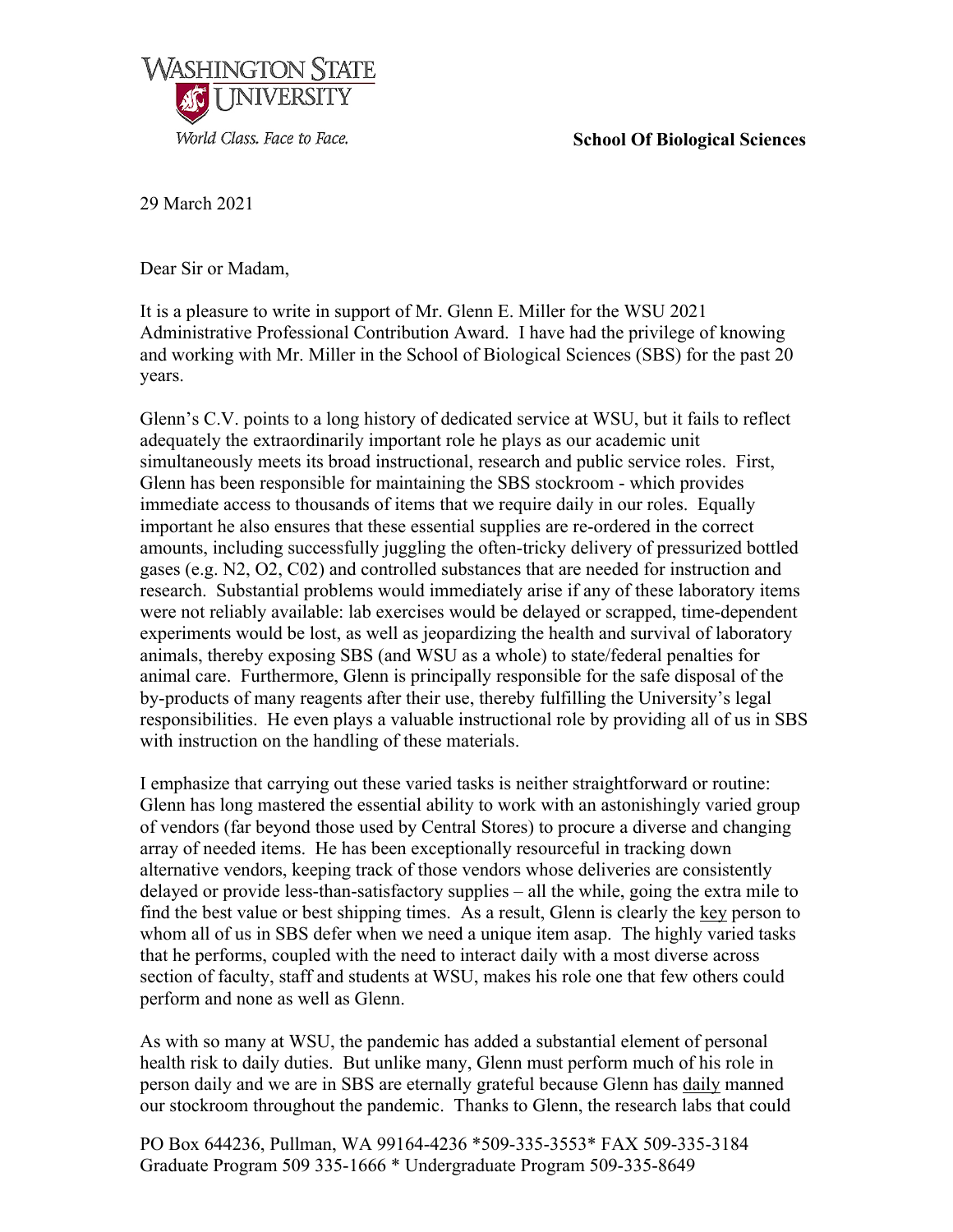stay open with even limited staff have indeed stayed open. And they have been able to stay open in large measure because Glenn has not only provided all the services I have described above, he has also obtained for us the absolutely essential PPE needed for safe work in the labs! Without Glenn carefully and conscientiously marshalling these desperately needed supplies, all our laboratory activities would have ceased months ago – jeopardizing not only the terms of funded research but the career tracks of graduate students, post-docs and faculty. And through all this on-going calamity, Glenn has somehow maintained the same chipper, upbeat aura and genuine friendliness that we in SBS have always so much admired!

Of course, the person I am describing is not only a truly dedicated and valued member of this academic unit but also an extraordinary individual who we in SBS are truly privileged to call our colleague and friend. For these reasons and more, I endorse Glenn Miller for the WSU 2021Administrative Professional Contribution Award – deserving recognition for an outstanding individual.

Sincerely yours,

roliail N. Mache

Richard N. Mack Professor emeritus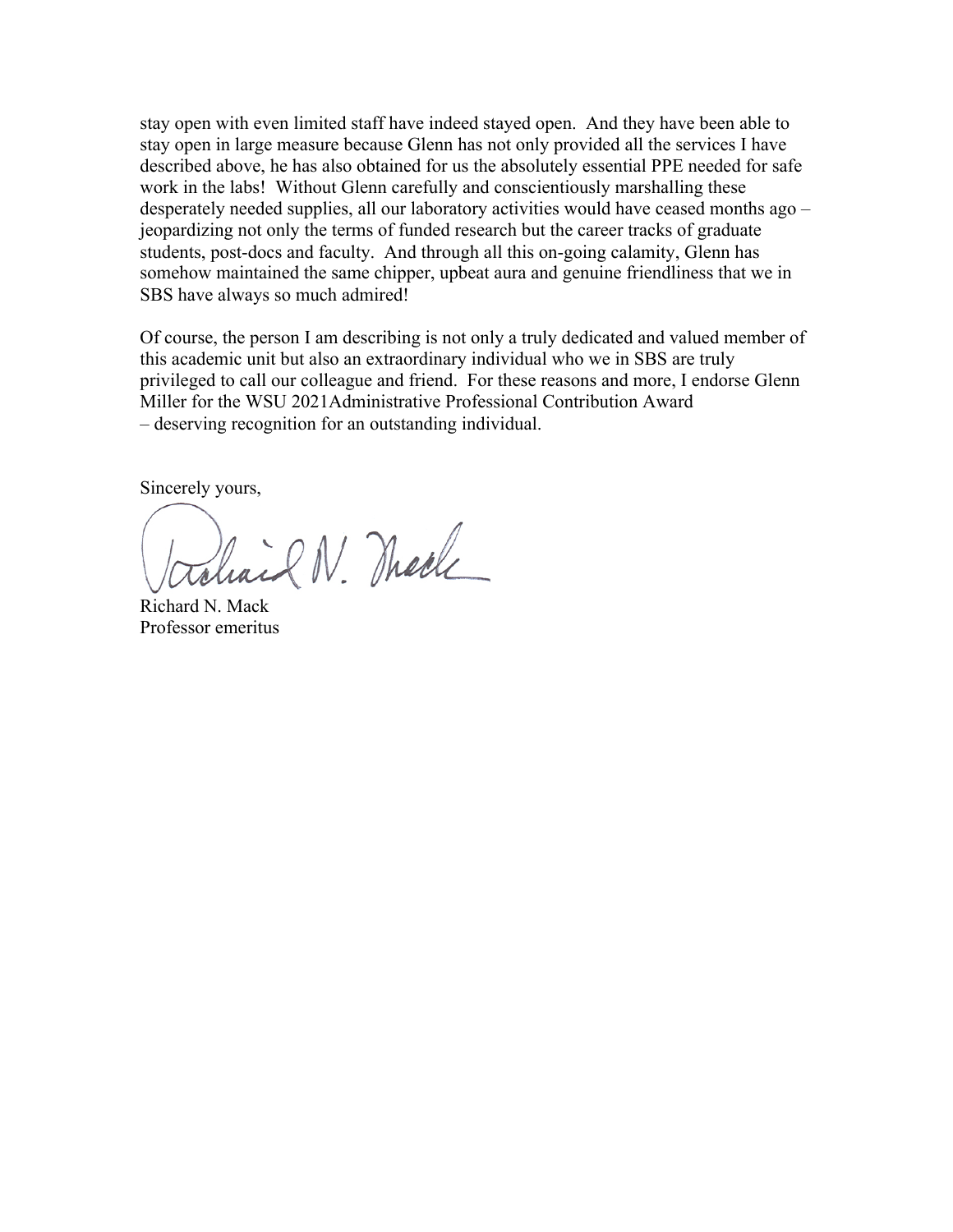This letter is in support of Glenn Miller's nomination for the AP Contribution Award. I am a research and hatchery manager in SBS and as such, I have worked closely with Glenn for about thirty years. When Glenn first started in the department, our stock room was a very minimal operation. If one needed some basic lab supplies one could run downstairs and pick the item up. Over the years, Glenn has transformed the old stock room into a modern, efficient research support facility. The original services remain but Glenn has added purchasing, shipping, and product information and other services. Glenn's extensive knowledge and contacts with vendors has saved investigators in SBS and other departments countless hours of research looking for the best price, shipping options and other tasks that take time away from research work and teaching. From mundane tasks such as ordering dry ice for an investigator to ship a perishable sample to a colleague to shepherding of the purchase of an hundred thousand dollar instrument through the institutional and state bureaucracies for a new faculty member, Glenn and his staff smooth the way for research personnel.

Despite his demanding job managing Eastlick Stores, he also has served on our safety committee for many years and is its current chairperson. Glenn is also somewhat of a "go to" person for jobs that need to be done in the department. To name a few, Glenn has cheerfully assembled new office furniture, helped move equipment, manages the hazardous waste disposal, and even once rescued and released a black widow spider from the building and back into her natural habitat!

In all, Glenn is an invaluable member of the School of Biological Sciences, the Collage of Arts and Sciences and the University in general. Biological Sciences would not be the successful unit it is with Glenn's contributions. As a long‐time colleague of his, I know Glenn takes a sincere, personal interest in helping the faculty and students he works with.

Sincerely,

Paul Wheeler Research Technologist Supervisor School of Biological Sciences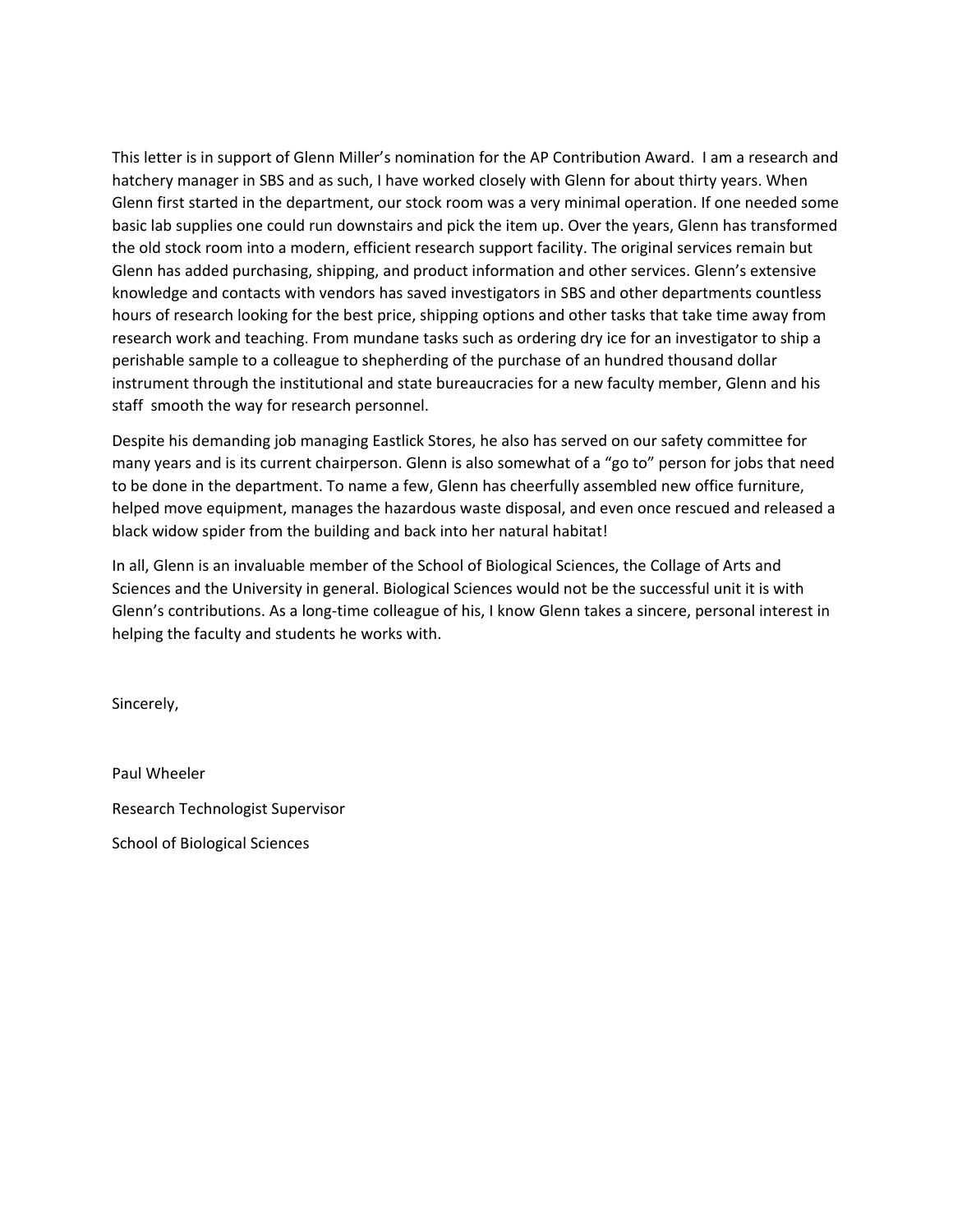

School of Biological Sciences

March 29, 2021

To Whom it May Concern:

I am writing to enthusiastically support the nomination of Glenn Miller for the 2021 Administrative Professional Contribution Award. As the manager of purchasing and safety officer for the School of Biological Sciences, Glenn plays an integral role in keeping our courses and research afloat. He goes out of his way to make sure everyone has what they need, and he has the expertise and relationships with vendors such that we always get better pricing than we expect. He and his team are the lifeline keeping the research and teaching labs supplied for more than 30 faculty and 100s of graduate students, lab managers and post-docs, and thousands of undergraduates. There are many times when there was a time constraint on a large order or obtaining a quote, or a complex order that involves many different vendors, and Glenn doesn't hesitate to get everything done on time and still find the best deal. When I started here at WSU in 2011, Glenn was the most important person to me, as he helped me navigate my lab start-up and saved me thousands of dollars by pointing me to the right vendors--and he does this with all new faculty. Yet, he made me feel like I was the only child tugging at his shirt tails.

What is especially extraordinary was how Glenn rose to the occasion of keeping SBS going with the transition to COVID protocols last year. He single-handedly managed to design protocols for sanitation and immediately found solutions to our need for sanitizers, disinfectants, gloves, and masks for everyone. He made sure the equipment in vacant labs continued to work and notified faculty of alarms. Because of his close ties with vendors, he managed to keep us ahead of supply shortages and apprised our faculty of changes in shipping schedules. Despite all the uncertainty of shifting policies and conditions this year, he was our leader who kept everyone calm and confident that our research labs were going to keep running. I am sure he absorbed a tremendous amount of stress and put in extra hours, yet he was cheerful and empathetic. Honestly, he has been an emotional support for the whole department. That level of commitment not only exemplifies teamwork, it demonstrates the leadership Glenn provides SBS that is above and beyond his job description.

For the above reasons, I fully support the nomination of Glenn Miller for the 2021 Administrative Professional Contribution Award. Glenn's position supports the amazing research and education that SBS is able to provide, and I am grateful for the opportunity to support Glenn and make sure he is acknowledged for his indispensable contributions.

Sincerely,

Erica Jaum

Erica J. Crespi, Ph.D. Associate Professor of Biology School of Biological Sciences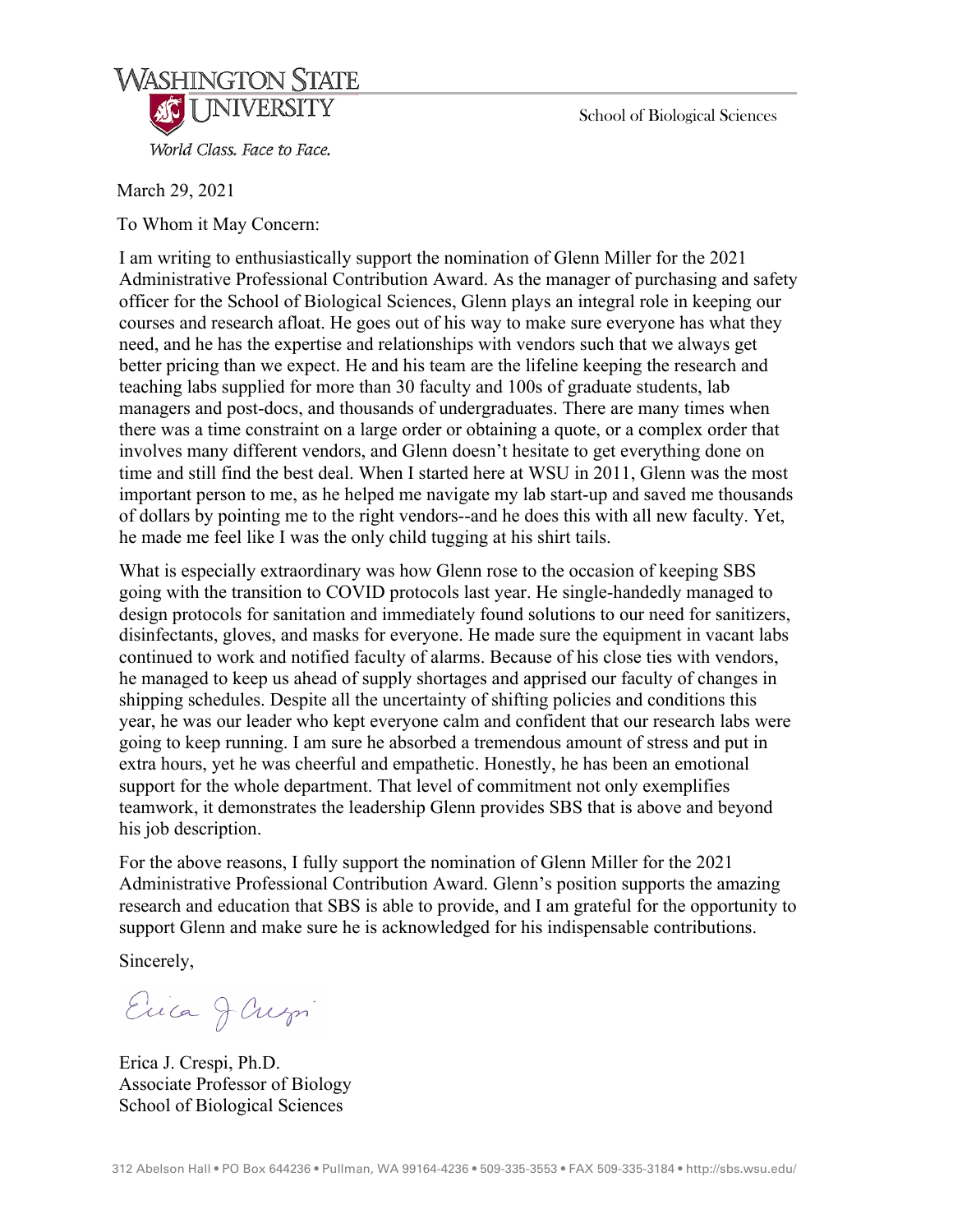

School of Biological Sciences COLLEGE OF ARTS AND SCIENCES

29 March 2021

To Whom It May Concern:

It is my pleasure to provide a letter of support for Glenn Miller's nomination for a Administrative Professional Contribution Award. I have worked with Glenn since joining the School of Biological Sciences (SBS) in 2017. I don't think it is an overstatement to say that Glenn's efforts make an enormous contribution to the smooth functioning of research and teaching activities in SBS. Glenn's skill at his job, his willingness to go above-andbeyond to help get a task accomplished, his can-do attitude, and his strong interpersonal skills all make him an exceptional staff member.

Glenn is highly skilled at his job. He is extremely knowledgeable about university workings (e.g., policies and procedures) as well as those of the vendors with which we work. This means, that Glenn is able to easily navigate the necessary steps to accomplish various tasks and is also willing to help others in doing so. Even if a question falls outside his normal job duties, he can usually answer it, help find the answer, or put you in touch with someone else who can help you. I particularly appreciate his willingness to help out whenever he can and tackle whatever challenge comes along.

Glenn is adept at working with people outside of SBS. He works seamlessly with other units on campus, and he particularly skilled at working with vendors to get needed information and resolve problems. There have numerous times that I've brought issues to Glenn for which I couldn't get a response or resolution from a vendor. Each time Glenn has been able to resolve it for me. Glenn has also been invaluable in helping me locate difficult to find items for my research and securing the best pricing. Moreover, he approaches these challenges with such a positive attitude that it makes it a joy to work with him.

Glenn's outstanding contributions to SBS extend back long before the current pandemic, but he has really taken on an extraordinary role since the pandemic. Glenn was integral in the planning and transition that occurred during the lockdown. He has also been the person on site in our buildings daily monitoring facilities and handling the many issues that have arisen. He facilitated essential research activities during the lockdown and the resumption of other research activities as that has occurred. He has worked to ensure that we have the necessary PPE, sanitation supplies, and so on. He made sure that we have been able to get shipments as delivery procedures have changed. He has tracked down sources for various